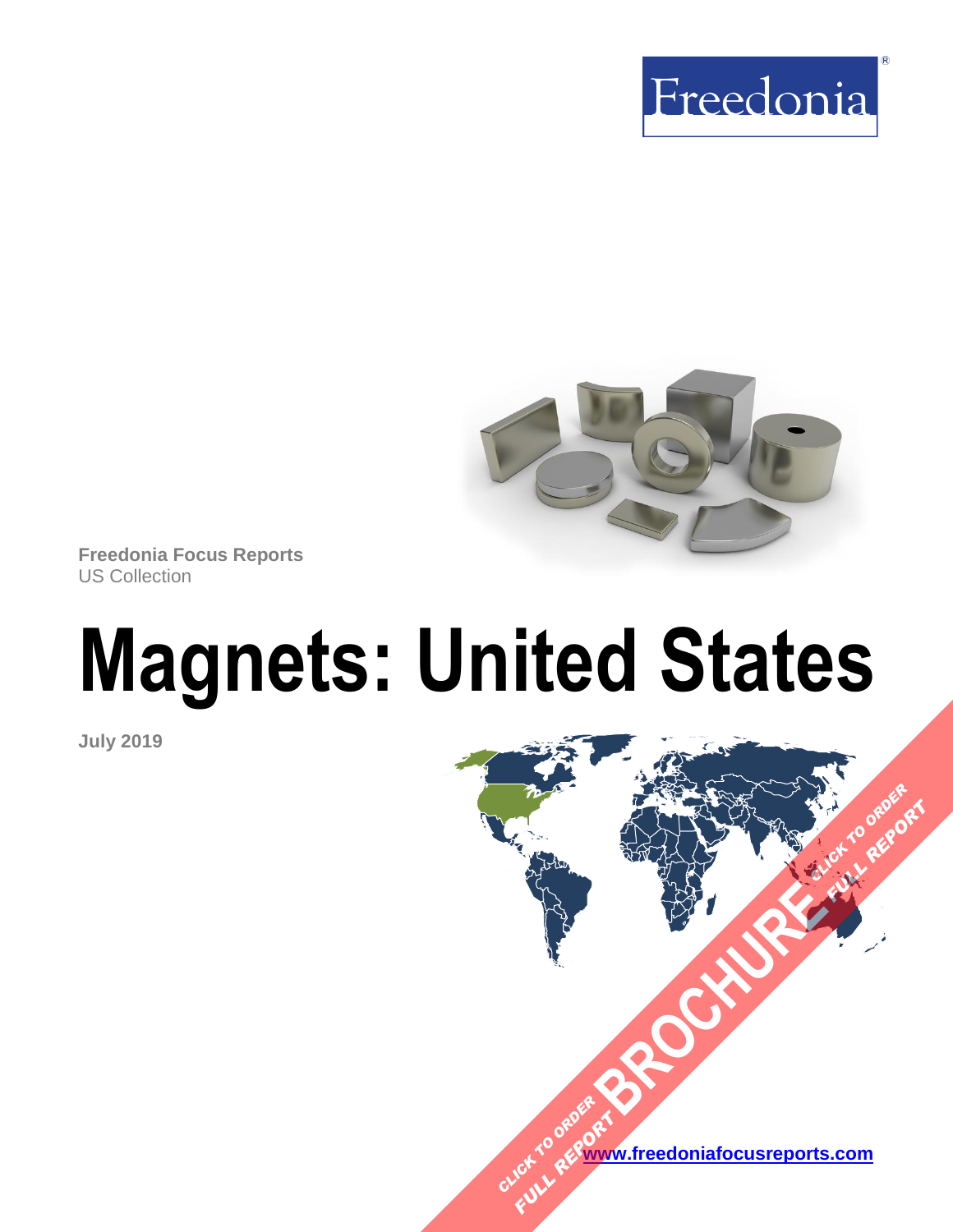# **Table of Contents**

| 1. Highlights                     | 3  |
|-----------------------------------|----|
| 2. Market Environment             | 4  |
| <b>Historical Trends</b>          | 4  |
| <b>Key Economic Indicators</b>    | 5  |
| <b>Raw Materials</b>              | 6  |
| <b>Technological Developments</b> | 8  |
| <b>Regulatory Trends</b>          | 10 |
| North American Regional Outlook   | 13 |
| 3. Segmentation & Forecasts       | 14 |
| Products                          | 14 |
| Neodymium                         | 15 |
| Ferrite                           | 16 |
| Samarium Cobalt                   | 16 |
| Alnico & Other Magnets            | 17 |
| Markets                           | 19 |
| Electronics                       | 20 |
| Automotive                        | 20 |
| Industrial                        | 21 |
| <b>Other Markets</b>              | 21 |
| 4. Industry Structure             | 23 |
| <b>Industry Characteristics</b>   | 23 |
| <b>Market Leaders</b>             | 24 |
| Hitachi                           | 24 |
| Shin-Etsu Chemical                | 25 |
| <b>TDK</b>                        | 25 |
| 5. About This Report              | 27 |
| Scope                             | 27 |
| Sources                           | 27 |
| <b>Industry Codes</b>             | 28 |
| Freedonia Methodology             | 28 |
| Resources                         | 30 |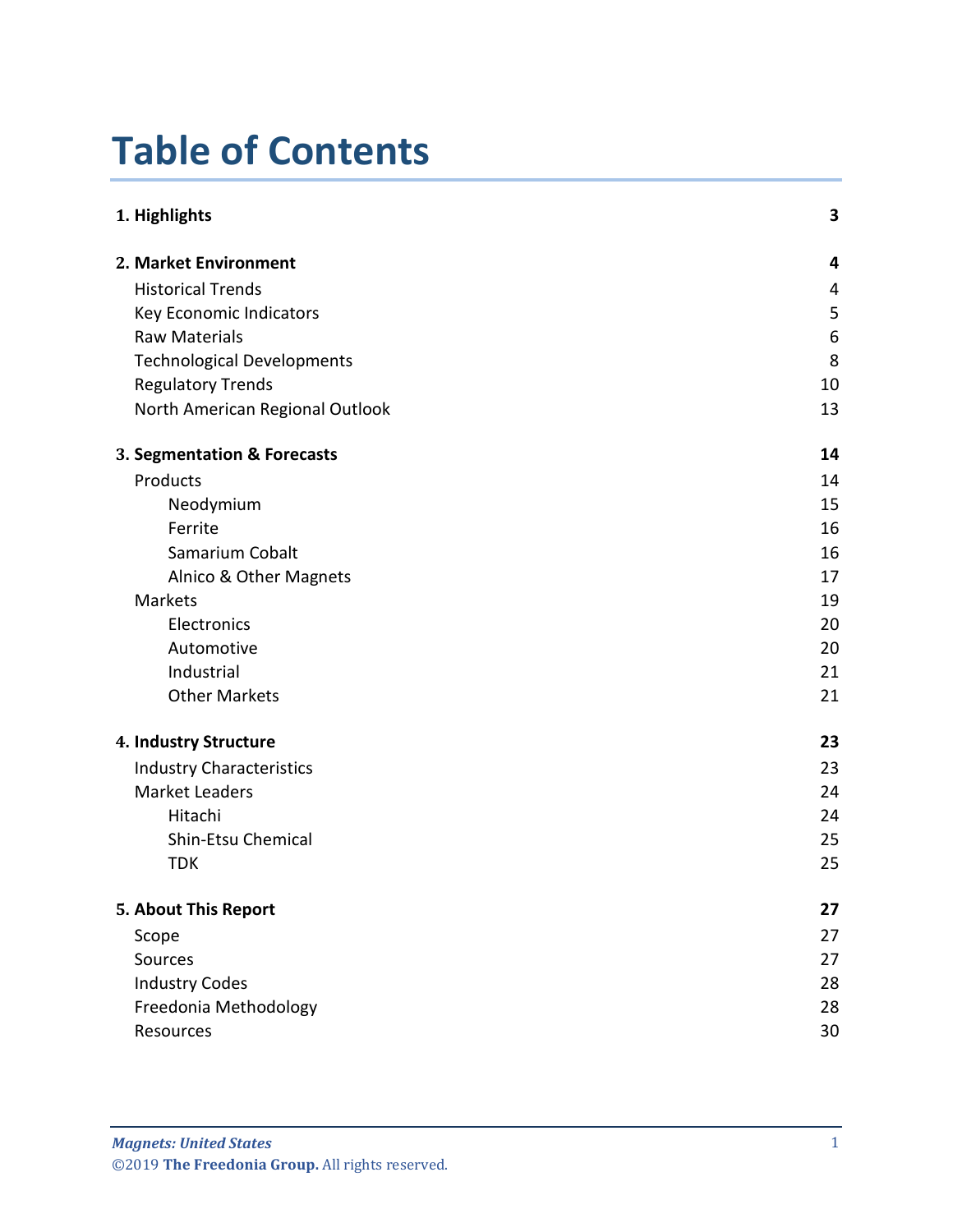# **List of Tables & Figures**

| Figure 1   Key Trends in the US Magnet Market, 2018 - 2023            | 3  |
|-----------------------------------------------------------------------|----|
| Figure 2   US Magnet Demand Trends, 2008 - 2018                       | 4  |
| Table 1   Key Indicators for US Magnet Demand, 2008 - 2023 (US\$ bil) | 5. |
| Figure 3   North America Magnet Demand by Country, 2018 (%)           | 13 |
| Figure 4   US Magnet Demand by Product, 2008 - 2023 (US\$ mil)        | 14 |
| Table 2   US Magnet Demand by Product, 2008 - 2023 (US\$ mil)         | 14 |
| Figure 5   US Magnet Demand by Product, 2008 - 2023 (%)               | 18 |
| Figure 6   US Magnet Demand by Market, 2008 - 2023 (US\$ mil)         | 19 |
| Table 3   US Magnet Demand by Market, 2008 - 2023 (US\$ mil)          | 19 |
| Figure 7   US Magnet Demand by Market, 2008 - 2023 (%)                | 22 |
| Table 4   Selected Suppliers to the US Magnet Market                  | 24 |
| Table 5   NAICS & SIC Codes Related to Magnets                        | 28 |
|                                                                       |    |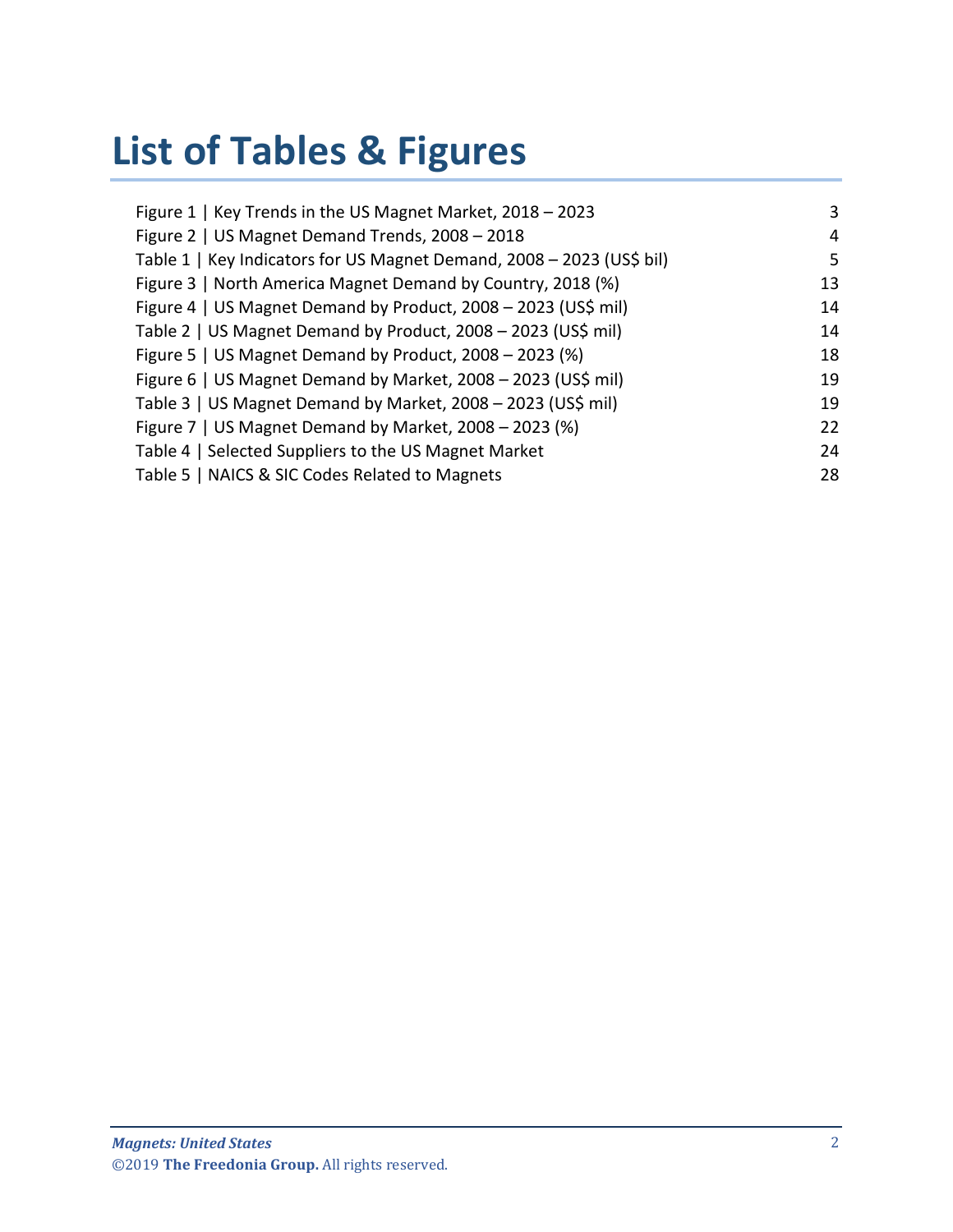# <span id="page-3-0"></span>**About This Report**

## <span id="page-3-1"></span>**Scope**

This report forecasts to 2023 US magnet demand in nominal US dollars at the manufacturer level. Total demand is segmented by product in terms of:

- neodymium
- ferrite
- samarium cobalt
- alnico and other magnets such as copper nickel iron, iron chromium cobalt, and iron cobalt vanadium

Total demand is also segmented by market as follows:

- electronics
- automotive
- industrial
- other markets such as aerospace and military equipment, all-terrain vehicles, and electric bicycles and scooters

To illustrate historical trends, total demand is provided in annual series from 2008 to 2018; the various segments are reported at five-year intervals for 2008, 2013, and 2018.

This report analyzes the US market for permanent magnets, which are defined as "hard" materials that can be magnetized (gain the ability to attract iron and other ferromagnetic objects) by an external magnetic field and remain magnetized after the external field is removed. In this report, the terms "magnets" and "magnetic materials" are used as synonyms for permanent magnets and permanent magnetic materials.

Demand figures presented here represent the value of finished magnets and do not include the value of magnet-containing subassemblies or devices.

Key macroeconomic indicators are also provided with quantified trends. Other various topics, including profiles of pertinent leading companies, are covered in this report. A full outline of report items by page is available in the Table of Contents.

### <span id="page-3-2"></span>**Sources**

*Magnets: United States* (FF65066) is based on *[Global Magnets,](http://www.freedoniagroup.com/DocumentDetails.aspx?ReferrerId=FL-FOCUS&studyid=W1001)* a comprehensive industry study published by The Freedonia Group. Reported findings represent the synthesis and analysis of data from various primary, secondary, macroeconomic, and demographic sources, such as: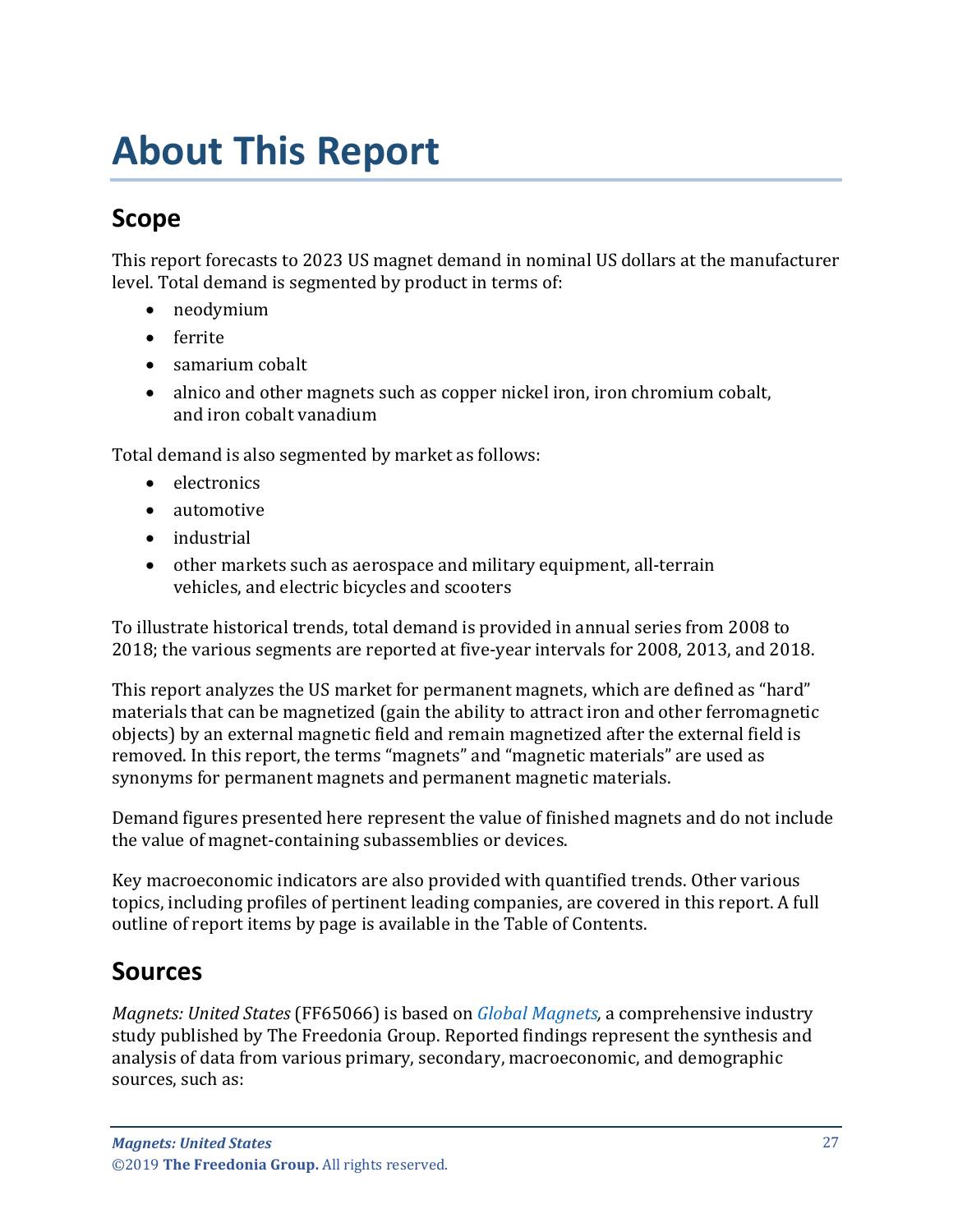- firms participating in the industry, and their suppliers and customers
- government/public agencies
- intergovernmental and non-governmental organizations
- trade associations and their publications
- the business and trade press
- indicator forecasts by The Freedonia Group
- the findings of other reports and studies by The Freedonia Group

Specific sources and additional resources are listed in the Resources section of this publication for reference and to facilitate further research.

# <span id="page-4-0"></span>**Industry Codes**

<span id="page-4-2"></span>

| Table 5   NAICS & SIC Codes Related to Magnets |                                                                   |            |                                           |  |
|------------------------------------------------|-------------------------------------------------------------------|------------|-------------------------------------------|--|
| NAICS/SCIAN 2017                               |                                                                   | <b>SIC</b> |                                           |  |
|                                                | <b>North American Industry Classification System</b>              |            | <b>Standard Industrial Classification</b> |  |
| 327110                                         | Pottery, ceramics, and plumbing fixture<br>manufacturing          | 3264       | Porcelain electrical supplies             |  |
| 332999                                         | All other miscellaneous fabricated metal<br>product manufacturing | 3499       | Fabricated metal products, nec            |  |

Source: US Census Bureau

# <span id="page-4-1"></span>**Freedonia Methodology**

The Freedonia Group, a subsidiary of MarketResearch.com, has been in business for more than 30 years and in that time has developed a comprehensive approach to data analysis that takes into account the variety of industries covered and the evolving needs of our customers.

Every industry presents different challenges in market sizing and forecasting, and this requires flexibility in methodology and approach. Freedonia methodology integrates a variety of quantitative and qualitative techniques to present the best overall picture of a market's current position as well as its future outlook: When published data are available, we make sure they are correct and representative of reality. We understand that published data often have flaws either in scope or quality, and adjustments are made accordingly. Where no data are available, we use various methodologies to develop market sizing (both top-down and bottom-up) and then triangulate those results to come up with the most accurate data series possible. Regardless of approach, we also talk to industry participants to verify both historical perspective and future growth opportunities.

Methods used in the preparation of Freedonia market research include, but are not limited to, the following activities: comprehensive data mining and evaluation, primary research,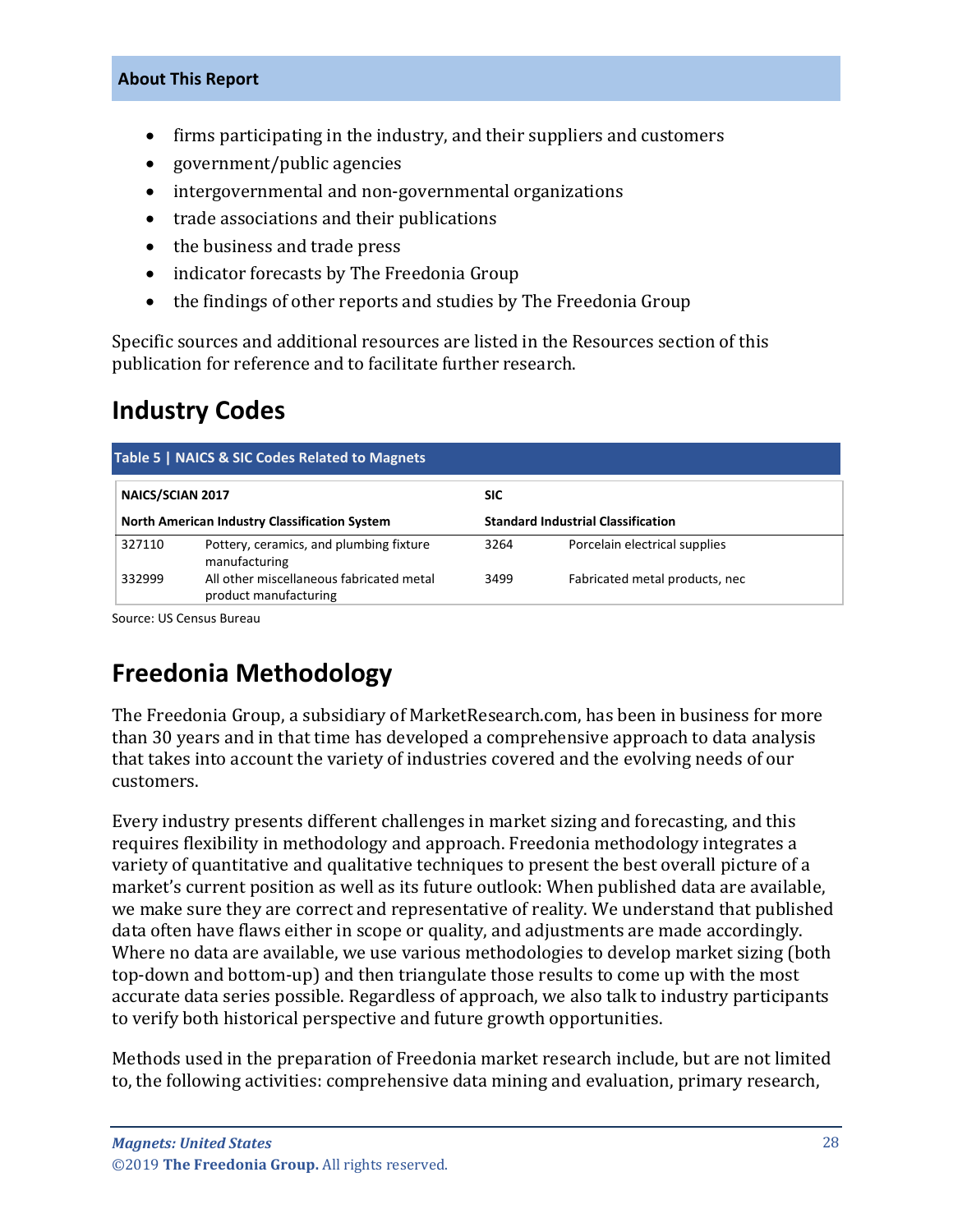#### **About This Report**

consensus forecasting and analysis, ratio analysis using key indicators, regression analysis, end use growth indices and intensity factors, purchase power parity adjustments for global data, consumer and end user surveys, market share and corporate sales analysis, product lifespan analysis, product or market life cycle analysis, graphical data modeling, long-term historical trend analysis, bottom-up and top-down demand modeling, and comparative market size ranking.

Freedonia quantifies trends in various measures of growth and volatility. Growth (or decline) expressed as an average annual growth rate (AAGR) is the least squares growth rate, which takes into account all available datapoints over a period. The volatility of datapoints around a least squares growth trend over time is expressed via the coefficient of determination, or  $r^2$ . The most stable data series relative to the trend carries an  $r^2$  value of 1.0; the most volatile – 0.0. Growth calculated as a compound annual growth rate (CAGR) employs, by definition, only the first and last datapoints over a period. The CAGR is used to describe forecast growth, defined as the expected trend beginning in the base year and ending in the forecast year. Readers are encouraged to consider historical volatility when assessing particular annual values along the forecast trend, including in the forecast year.

### **Copyright & Licensing**

The full report is protected by copyright laws of the United States of America and international treaties. The entire contents of the publication are copyrighted by The Freedonia Group.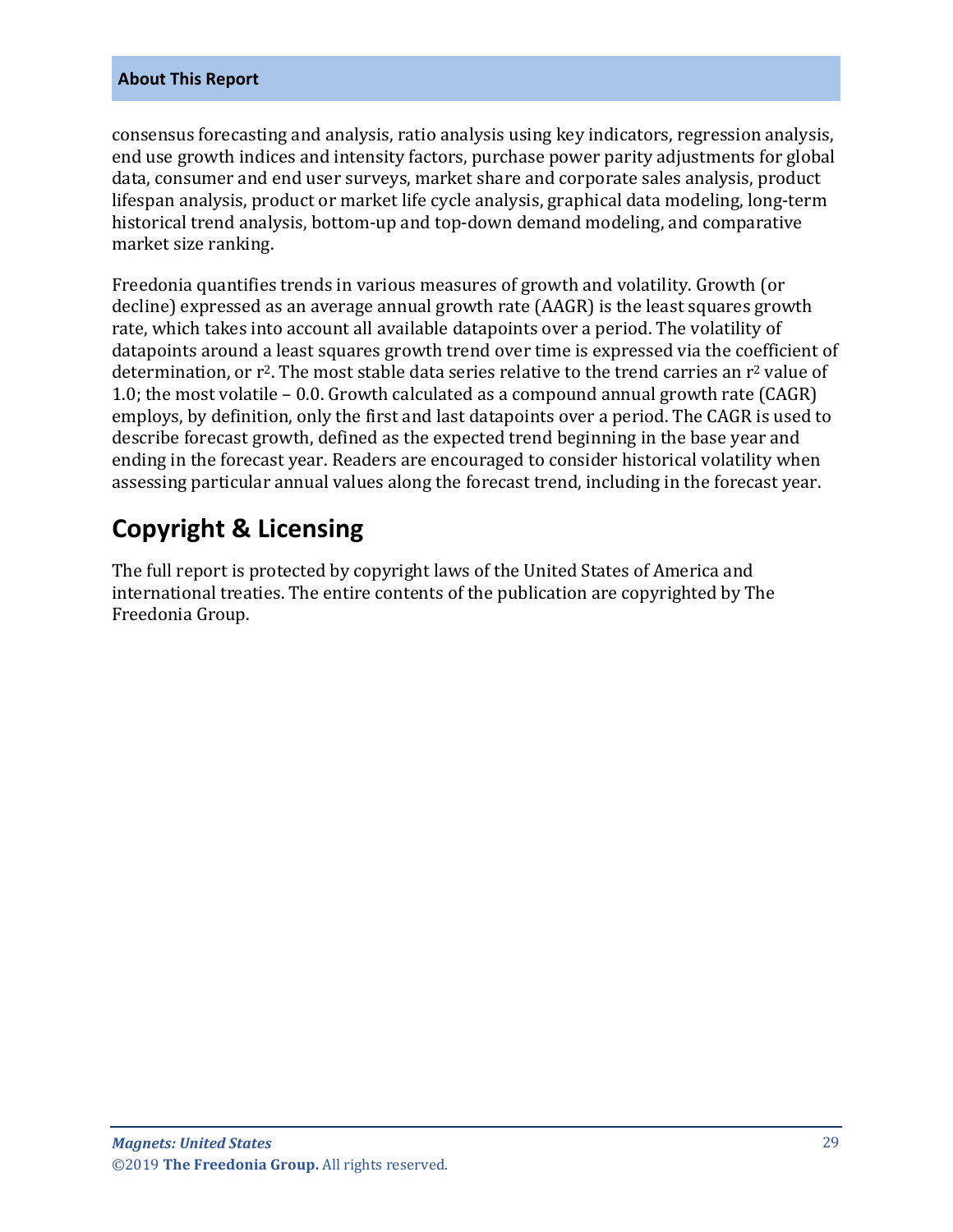#### <span id="page-6-0"></span>**Resources**

#### **The Freedonia Group**

 *[Global Magnets](http://www.freedoniagroup.com/DocumentDetails.aspx?ReferrerId=FL-FOCUS&studyid=W1001)* **[Freedonia Industry Studies](http://www.freedoniagroup.com/Home.aspx?ReferrerId=FL-Focus)**

 *[Clothes Washers & Dryers in the US](http://www.freedoniagroup.com/DocumentDetails.aspx?ReferrerId=FL-FOCUS&studyid=3620)*

 *[Commercial Refrigeration Equipment in the US](http://www.freedoniagroup.com/DocumentDetails.aspx?ReferrerId=FL-FOCUS&studyid=3643)*

 *[Global Agricultural Equipment](http://www.freedoniagroup.com/DocumentDetails.aspx?ReferrerId=FL-FOCUS&studyid=3683)*

 *[Global Buses](http://www.freedoniagroup.com/DocumentDetails.aspx?ReferrerId=FL-FOCUS&studyid=3733)*

 *[Global Hybrid & Electric Vehicles](http://www.freedoniagroup.com/DocumentDetails.aspx?ReferrerId=FL-FOCUS&studyid=3627)*

 *[Global Off-Road Equipment Technology 2019](http://www.freedoniagroup.com/DocumentDetails.aspx?ReferrerId=FL-FOCUS&studyid=3710)*

 *[Global Pumps Market](http://www.freedoniagroup.com/DocumentDetails.aspx?ReferrerId=FL-FOCUS&studyid=3625)*

 *[HVAC Equipment](http://www.freedoniagroup.com/DocumentDetails.aspx?ReferrerId=FL-FOCUS&studyid=3730)*

 *[North America Automotive Aftermarket](http://www.freedoniagroup.com/DocumentDetails.aspx?ReferrerId=FL-FOCUS&studyid=3577)*

*North American Medium- [& Heavy-Duty Truck Aftermarket](http://www.freedoniagroup.com/DocumentDetails.aspx?ReferrerId=FL-FOCUS&studyid=3601)*

 *[Power Lawn & Garden Equipment](http://www.freedoniagroup.com/DocumentDetails.aspx?ReferrerId=FL-FOCUS&studyid=3674)*

 *[Power Tools in the US](http://www.freedoniagroup.com/DocumentDetails.aspx?ReferrerId=FL-FOCUS&studyid=3628)*

#### **[Freedonia Focus Reports](https://www.freedoniafocusreports.com/redirect.asp?progid=89534&url=/)**

 *[Civil Aircraft: United States](https://www.freedoniafocusreports.com/Civil-Aircraft-United-States-FF85011/?progid=89534) [Computers & Peripherals: United States](https://www.freedoniafocusreports.com/Computers-Peripherals-United-States-FF80047/?progid=89534) [Electric Motors: United States](https://www.freedoniafocusreports.com/Electric-Motors-United-States-FF45044/?progid=89534) [Electronic Components: United States](https://www.freedoniafocusreports.com/Electronic-Components-United-States-FF80018/?progid=89534) [Hybrid & Electric Vehicles: United States](https://www.freedoniafocusreports.com/Hybrid-Electric-Vehicles-United-States-FF85023/?progid=89534) [Insulated Wire & Cable: United States](https://www.freedoniafocusreports.com/Insulated-Wire-Cable-United-States-FF75031/?progid=89534) [Manufacturing: United States](https://www.freedoniafocusreports.com/Manufacturing-United-States-FF70032/?progid=89534) [Motorcycles: United States](https://www.freedoniafocusreports.com/Motorcycles-United-States-FF85016/?progid=89534) [Motor Vehicles: United States](https://www.freedoniafocusreports.com/Motor-Vehicles-United-States-FF85029/?progid=89534) [Small Kitchen Appliances: United States](https://www.freedoniafocusreports.com/Small-Kitchen-Appliances-United-States-FF90029/?progid=89534) [Transport Equipment: United States](https://www.freedoniafocusreports.com/Transport-Equipment-United-States-FF85030/?progid=89534)* **[Freedonia Custom Research](http://www.freedoniagroup.com/CustomResearch.aspx?ReferrerId=FL-Focus)**

### **Trade Publications**

*Drives & Controls IEEE Power Electronics Magazine Industrial Minerals Journal of Magnetics Journal of Magnetism and Magnetic Materials Magnetics Business & Technology*